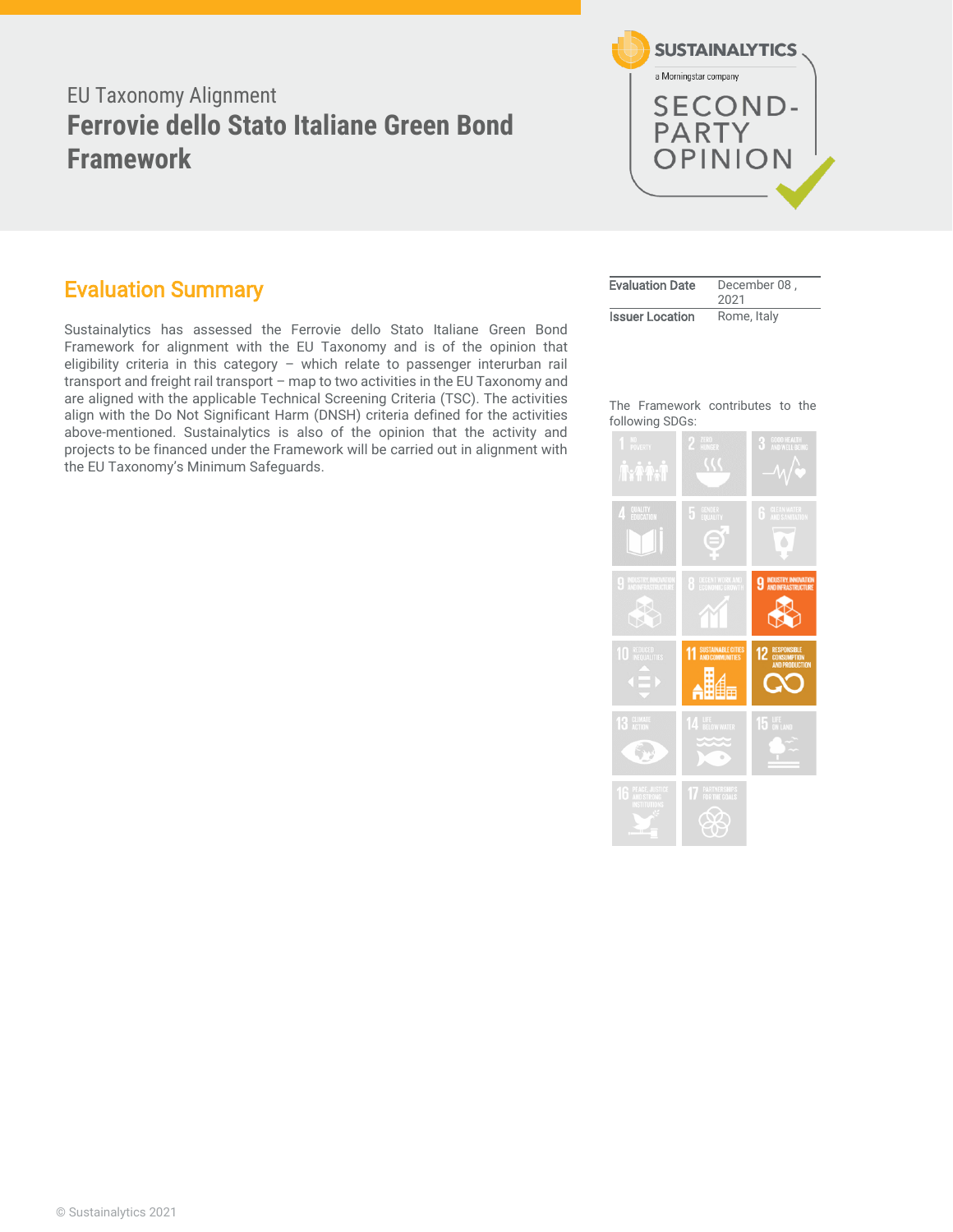<span id="page-1-0"></span>EU Taxonomy Alignment: Ferrovie dello Stato Italiane Green Bond Framework



# **Table of Contents**

| Alignment with the EU Taxonomy's Technical Screening and Do No Significant Harm Criteria5                |  |
|----------------------------------------------------------------------------------------------------------|--|
|                                                                                                          |  |
|                                                                                                          |  |
|                                                                                                          |  |
|                                                                                                          |  |
| Appendix 3: Criteria for Do No Significant Harm ("DNSH") to Climate Change Adaptation and Protection and |  |
|                                                                                                          |  |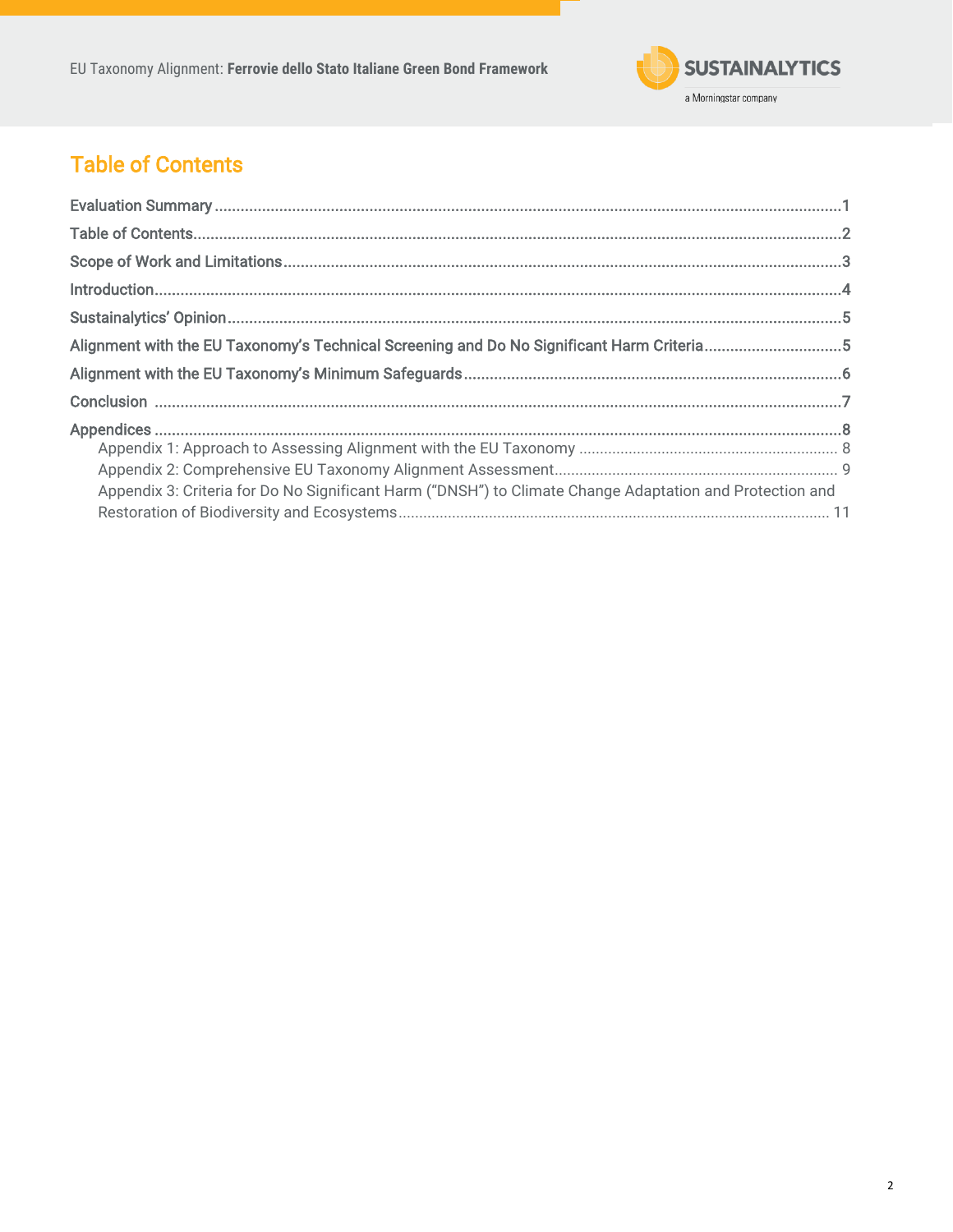

## <span id="page-2-0"></span>Scope of Work and Limitations

Sustainalytics' Assessment reflects Sustainalytics' independent<sup>1</sup> opinion on the alignment of the Framework with the EU Taxonomy.

As part of the Assessment, Sustainalytics assessed the following:

The Framework's use of proceeds' alignment with the EU Taxonomy for sustainable activities.

As part of this engagement, Sustainalytics held conversations with various members of Ferrovie's management team to understand the planned use of proceeds of the Framework.

Ferrovie's representatives have confirmed: (1) they understand it is the sole responsibility of Ferrovie to ensure that the information provided is complete, accurate or up to date; (2) that they have provided Sustainalytics with all relevant information; and (3) that any provided material information has been duly disclosed in a timely manner. Sustainalytics also reviewed relevant public documents and non-public information.

This document contains Sustainalytics' assessment on the alignment of the Ferrovie dello Stato Italiane Green Bond Framework against the EU Taxonomy and should be read in conjunction with that Framework.

Any update of the present Assessment will be conducted according to the agreed engagement conditions between Sustainalytics and Ferrovie.

Sustainalytics' Assessment, while reflecting on the alignment of the Framework with market standards, is no guarantee of alignment nor warrants any alignment with future versions of relevant market standards.

No information provided by Sustainalytics under the present Assessment shall be considered as being a statement, representation, warrant or argument, either in favour or against, the truthfulness, reliability or completeness of any facts or statements and related surrounding circumstances that Ferrovie has made available to Sustainalytics for the purpose of this Second-Party Opinion.

For inquiries, contact the Sustainable Finance Solutions project team:

Cristhian Veintimilla (Amsterdam) Project Manager cristhian.veintimilla@sustainalytics.com (+1) 647 317 3631

Nimisha Shah (Mumbai) Project Support

Flora Mile (Amsterdam) Project Support

Amrita Kaur (Mumbai) Project Support

Enrico Tessadro (Amsterdam) Client Relations susfinance.emea@sustainalytics.com (+44) 20 3880 0193

<sup>&</sup>lt;sup>1</sup> When operating multiple lines of business that serve a variety of client types, objective research is a cornerstone of Sustainalytics and ensuring analyst independence is paramount to producing objective, actionable research. Sustainalytics has therefore put in place a robust conflict management framework that specifically addresses the need for analyst independence, consistency of process, structural separation of commercial and research (and engagement) teams, data protection and systems separation. Last but not the least, analyst compensation is not directly tied to specific commercial outcomes. One of Sustainalytics' hallmarks is integrity, another is transparency.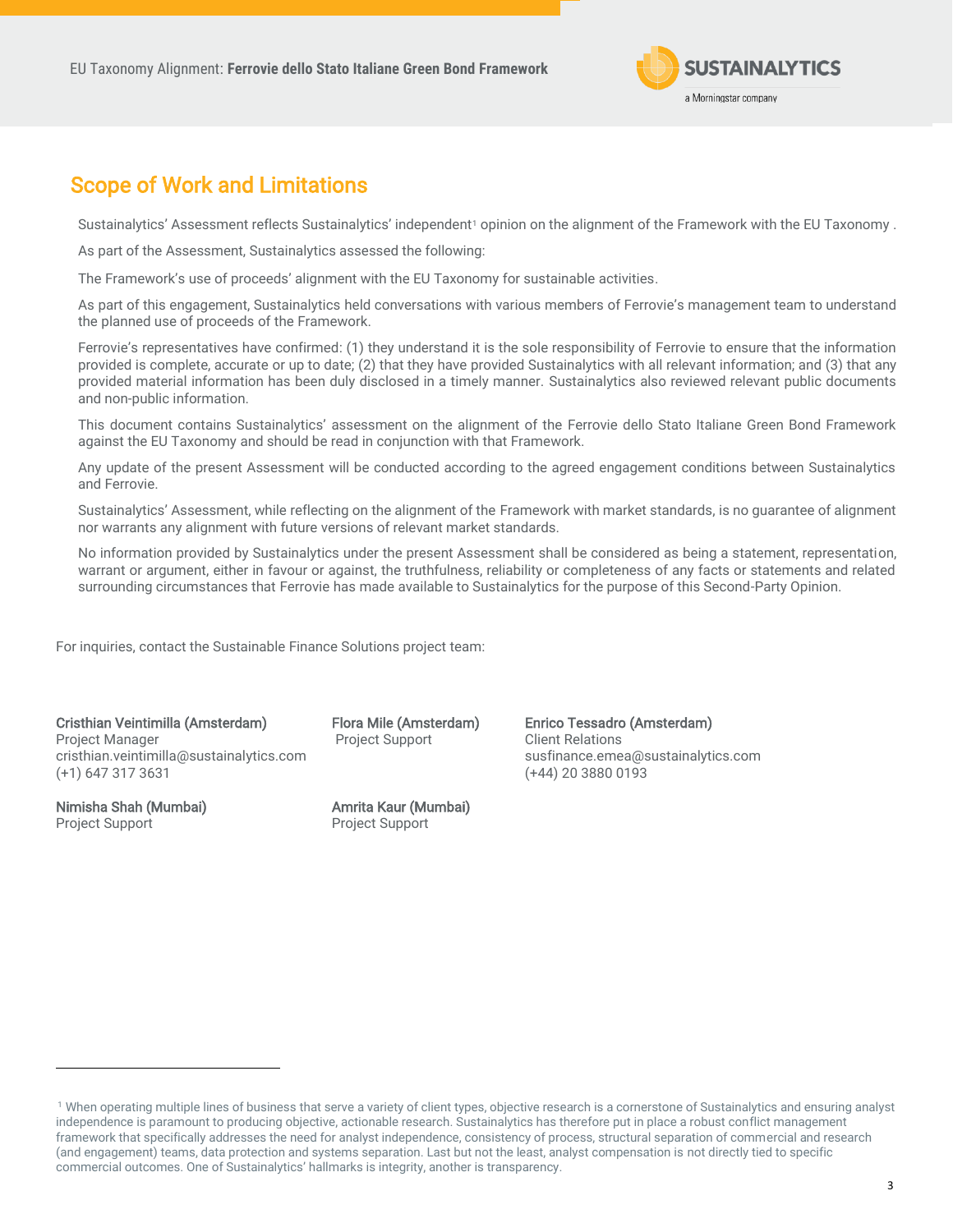

## <span id="page-3-0"></span>Introduction

Ferrovie dello Stato Italiane SpA ("Ferrovie") was founded in 1905 and is based in Rome, Italy. Ferrovie is an industrial holding-company fully owned by the Ministry of Economy and Finance of Italy. The Ferrovie dello Stato Italiane Group (the "Group"), through its subsidiaries, provides passenger and cargo transportation services via rail, road and waterway, and develops, operates and maintains railway network infrastructure (including railway stations) and road network infrastructure along with several other services. The Group operates approximately 10,000 trains running every day, which serve 750 million rail passengers each year.

In 2019, Ferrovie engaged with Sustainalytics to review and assess the ESG credentials under the Ferrovie dello Stato Italiane Green Bond Framework (the "Framework") and provide a Second-Party Opinion on the Framework's environmental credentials and its alignment with the Green Bond Principles 2018.<sup>2</sup> Sustainalytics reviewed the Company's Green Financing Framework,3 as well as other Company-specific documents. The Second-Party Opinion was published in November 2019 and the Framework is still applicable to this entity. 4

In December 2021, Sustainalytics reviewed the activities of the Framework for their alignment with the EU Taxonomy Climate Delegated Act, published June 2021.<sup>5</sup> This assessment should be read in conjunction with the Company's Green Bond Framework, as well as Sustainalytics' Second-Party Opinion.

[%20June%202019.pdf](https://www.fsitaliane.it/content/dam/fsitaliane/Documents/investor-relations/Ferrovie_Green%20Bond%20Framework%20update%20-%20June%202019.pdf)

<sup>&</sup>lt;sup>2</sup> The Green Bond Principles 2018 are administered by the International Capital Market Association and are available at: [Green-Bonds-Principles-June-](https://www.icmagroup.org/assets/documents/Regulatory/Green-Bonds/Green-Bonds-Principles-June-2018-270520.pdf)[2018-270520.pdf \(icmagroup.org\)](https://www.icmagroup.org/assets/documents/Regulatory/Green-Bonds/Green-Bonds-Principles-June-2018-270520.pdf)

<sup>&</sup>lt;sup>3</sup> The Ferrovie dello Stato Italiane Green Bond Framework is available on Ferrovie dello Stato Italiane 's website at:

[https://www.fsitaliane.it/content/dam/fsitaliane/Documents/investor-relations/Ferrovie\\_Green%20Bond%20Framework%20update%20-](https://www.fsitaliane.it/content/dam/fsitaliane/Documents/investor-relations/Ferrovie_Green%20Bond%20Framework%20update%20-%20June%202019.pdf)

<sup>4</sup> This document is available at[: https://www.fsitaliane.it/content/fsitaliane/en/investor-relations/debt-and-credit-rating/green-bond-framework.html](https://www.fsitaliane.it/content/fsitaliane/en/investor-relations/debt-and-credit-rating/green-bond-framework.html)

<sup>5</sup>EU Taxonomy Climate Delegated Act, (2021), at[: taxonomy-regulation-delegated-act-2021-2800-annex-1\\_en.pdf \(europa.eu\)](https://ec.europa.eu/finance/docs/level-2-measures/taxonomy-regulation-delegated-act-2021-2800-annex-1_en.pdf)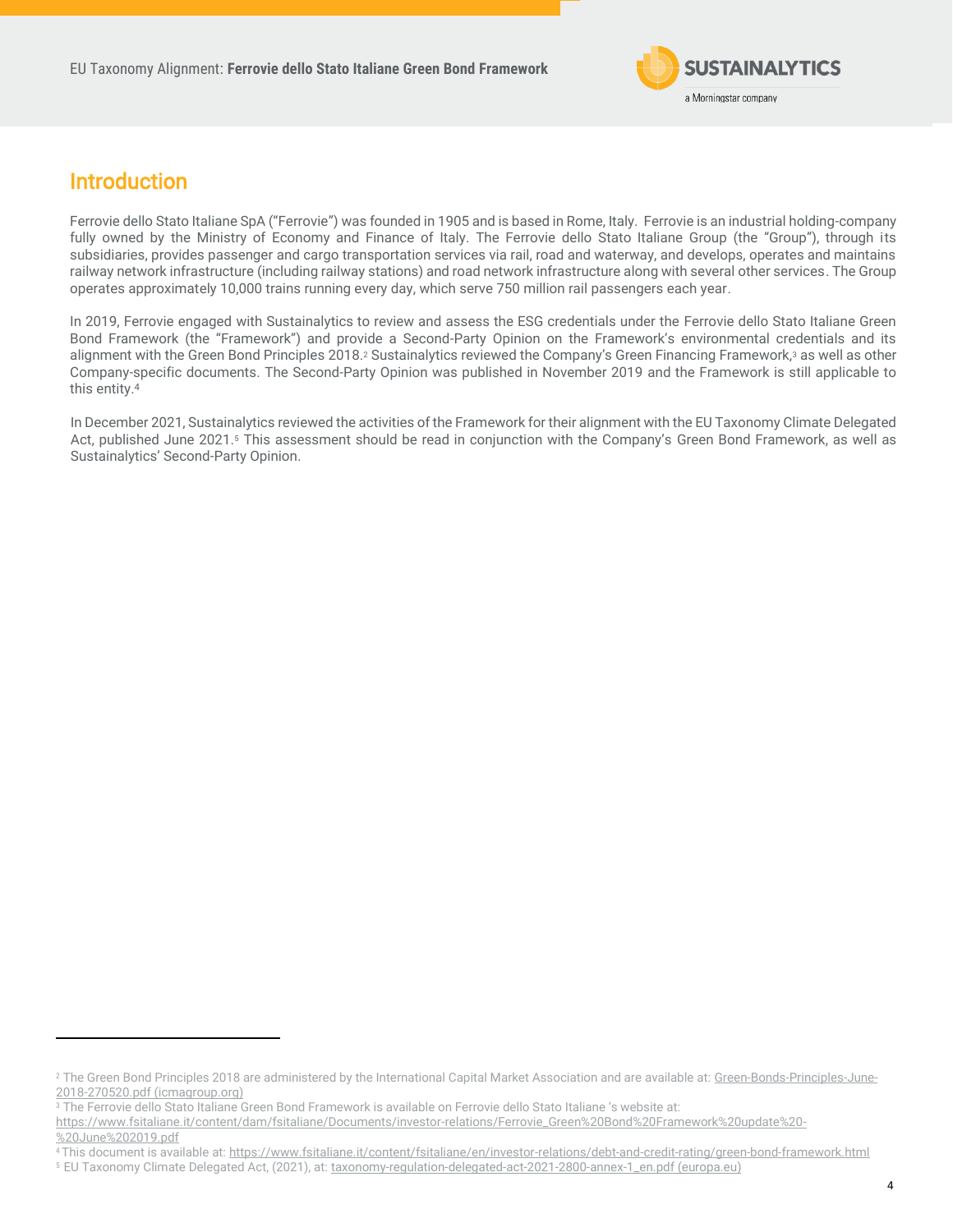

## <span id="page-4-0"></span>Sustainalytics' Opinion

## <span id="page-4-1"></span>Alignment with the EU Taxonomy's Technical Screening and Do No Significant Harm **Criteria**

Sustainalytics has assessed each of the Framework's eligible green use of proceeds criteria against the relevant criteria in the EU Taxonomy and determined their alignment with each of the Taxonomy's three sets of requirements. The results of this assessment are as follows:

- 1. Technical Screening Criteria ("TSC")
	- the two eligibility criteria in the Framework were assessed and found to be aligned with the applicable TSC of the EU Taxonomy activities "6.1. Passenger interurban rail transport" and "6.2. Freight rail transport".
- 2. Do No Significant Harm ("DNSH") Criteria
	- The two eligibility criteria assessed are aligned with the applicable DNSH criteria.
	- The two criteria assessed have a total of six individual DNSH criteria (across all environmental objectives) applicable to them and are aligned with all six criteria.
- 3. Minimum Safeguards
	- Based on a consideration of the policies and management systems applicable to Framework criteria, as well as the regulatory context in which financing will occur, Sustainalytics is of the opinion that the EU Taxonomy's Minimum Safeguards requirements will be met.
	- For Sustainalytics' assessment of alignment with the Minimum Safeguards see below.

Table 1 provides an overview of the alignment of Ferrovie's Framework with the TSC and DNSH criteria for the corresponding NACE activities in the EU Taxonomy

### Table 1: Summary of Alignment of Framework Criteria with the EU Taxonomy

|                                     | Alignment with<br><b>Taxonomy</b><br><b>Criteria</b> |             | Alignment per<br><b>EU Environmental Objective</b> |            |              |                     |                  |             |
|-------------------------------------|------------------------------------------------------|-------------|----------------------------------------------------|------------|--------------|---------------------|------------------|-------------|
| <b>Activity</b>                     | <b>JSC</b>                                           | <b>DNSH</b> | <b>Mitigation</b>                                  | Adaptation | <b>Water</b> | Circular<br>Economy | <b>Pollution</b> | Eco-systems |
| Passenger interurban rail transport |                                                      | п           |                                                    |            |              |                     |                  |             |
| Freight Rail transport              |                                                      |             |                                                    |            |              |                     |                  |             |
|                                     |                                                      |             |                                                    |            |              |                     |                  |             |

| Legend                                                         |   |
|----------------------------------------------------------------|---|
| Aligned                                                        |   |
| Partially aligned                                              | П |
| Not aligned                                                    | 冈 |
| No applicable DNSH criteria for this Objective and/or Activity |   |
| Grey shading indicates the primary EU Environmental Objective  |   |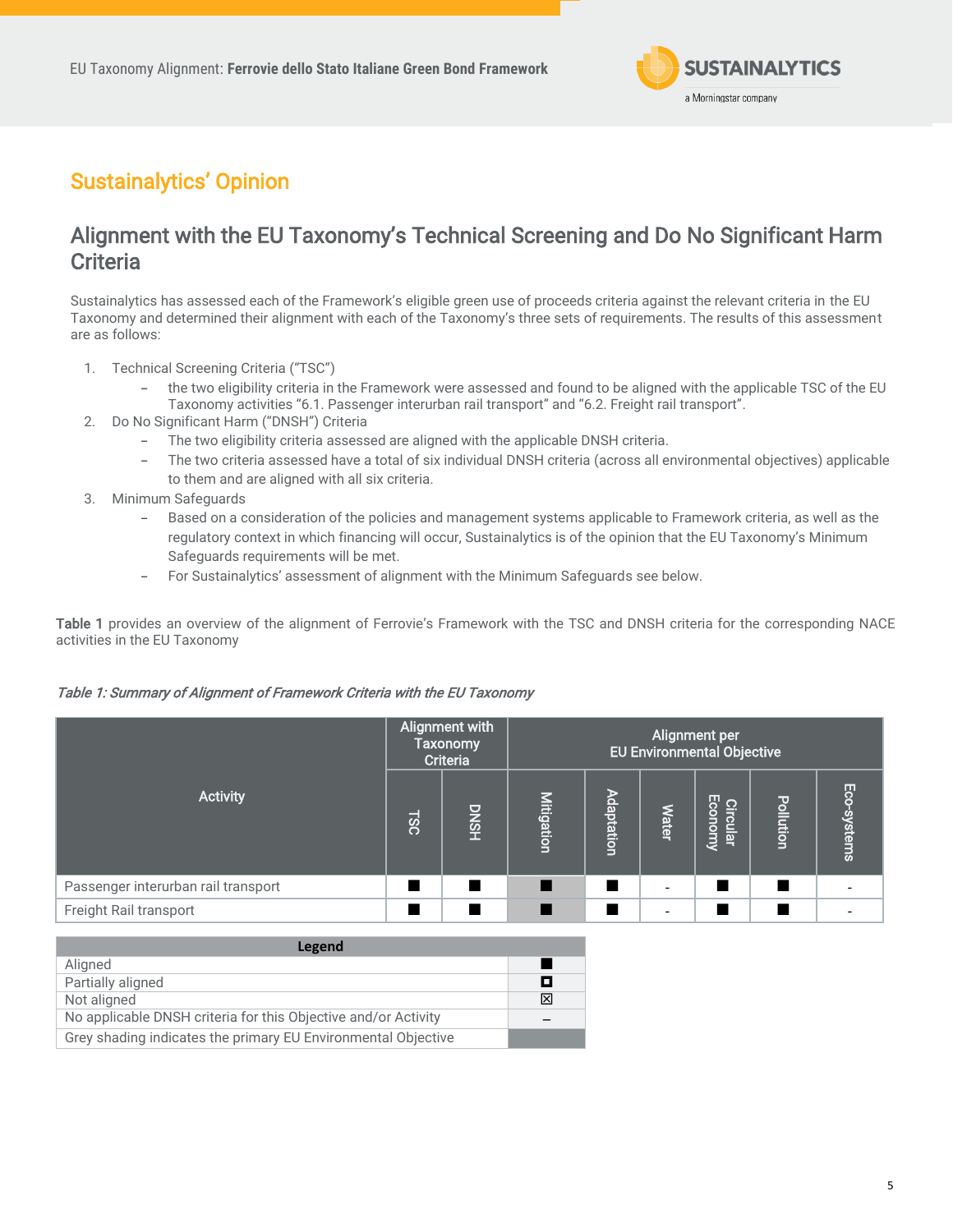

## <span id="page-5-0"></span>Alignment with the EU Taxonomy's Minimum Safeguards

The EU Taxonomy recommends that companies have policies aligned with international and regional guidelines and regulations pertaining to human rights, labour rights, and combating bribery and corruption. Specifically, activities should be carried out in alignment with the UN Guiding Principles on Business and Human Rights and the OECD Guidelines for Multinational Enterprises. Additionally, companies should be in compliance with the International Labour Organisation's (ILO) declaration on Fundamental Rights and Principles at Work.

### Human Rights and Labour Rights

Ferrovie has implemented the following policies and procedures aimed at ensuring human and labour rights:

- Ferrovie adheres to the group-level code of ethics that align with the UN Universal Declaration of Human Rights and the conventions of the International Labour Organization. Ferrovie's code of ethics and principles are aimed at promoting respect for human rights and apply to all employees, subsidiaries and suppliers.
- Ferrovie became a signatory to the UN Global Compact in 2017, and commits to contributing to economic, social and environmental progress in the communities where it operates. Additionally, the Group also participates in the "Railsponsible" initiative for sustainable procurement guidelines which includes complying with national and international human rights regulations. Furthermore, minimum wage rules apply to both fixed-term and open-ended contract employees and uphold the national agreement as well as the Group's Code of Conduct.
- Ferrovie adheres to national labour agreements like Logistics, Freight Transport and Shipping agreement, the National Labour Agreement for the tertiary sector, and the railway, tram and shipping workers' (Mobility-LPT) contract.

Sustainalytics recognizes that Ferrovie's subsidiaries have been involved in incidents with respect to the safety of the Group's services related to the derailment of trains operated by the Group's subsidiaries dating back to 2009 and up to 2020. In this respect Ferrovie has developed policies to strengthen its Group-wide risk mitigation systems and implemented several initiatives, including the adoption of certified maintenance processes, the renewal and maintenance of its fleet to further enhance safety and investment in non-routine maintenance, security and technologies. As of 2020, the Italian rail network ranks seventh among European Economic Area countries in terms of safety performance measured as significant accidents per million train-km. Sustainalytics has assessed the measures taken by Ferrovie to strengthen its group-wide risk management systems and policies pertaining to the safety of its operations, and is of the opinion that these measures provide an adequate minimum safeguard in this area.

### Anti-bribery and anti-corruption

Ferrovie has implemented the following policies and procedures aimed at ensuring anti-bribery and anti-corruption:

Ferrovie's Code of Conduct outlines the Group's governance principles and overall ethics framework. It is a signatory to the UN Global Compact and aims to adhere to the principles for prevention of corruption. The Group has also established an Anti-Corruption Framework, which outlines Ferrovie's implementation of anti-corruption guidelines. Ferrovie's Anti- bribery and Corruption (ABC) management system covers corruption including offering and accepting bribes either directly or indirectly by individuals or institutions, identifying the risk arising from such activities, risk prevention, and training and communication. Additionally, the Group also has a whistleblower policy, wherein the whistleblower receives full protection as dictated by law. Ferrovie carries out annual trainings for all its employees to strengthen its approach and to increase awareness in the areas of anti-corruption and anti-money laundering.

Sustainalytics is not aware of any involvement in any relevant controversies which would suggest that the above policies are not adequate in addressing key risks.

<span id="page-5-1"></span>Based on these policies, standards and assessments, Sustainalytics is of the opinion that Ferrovie's policies, guidelines and commitments are sufficient to demonstrate that the activities and projects to be financed under the Framework will be carried out in alignment with the EU Taxonomy's Minimum Safeguards.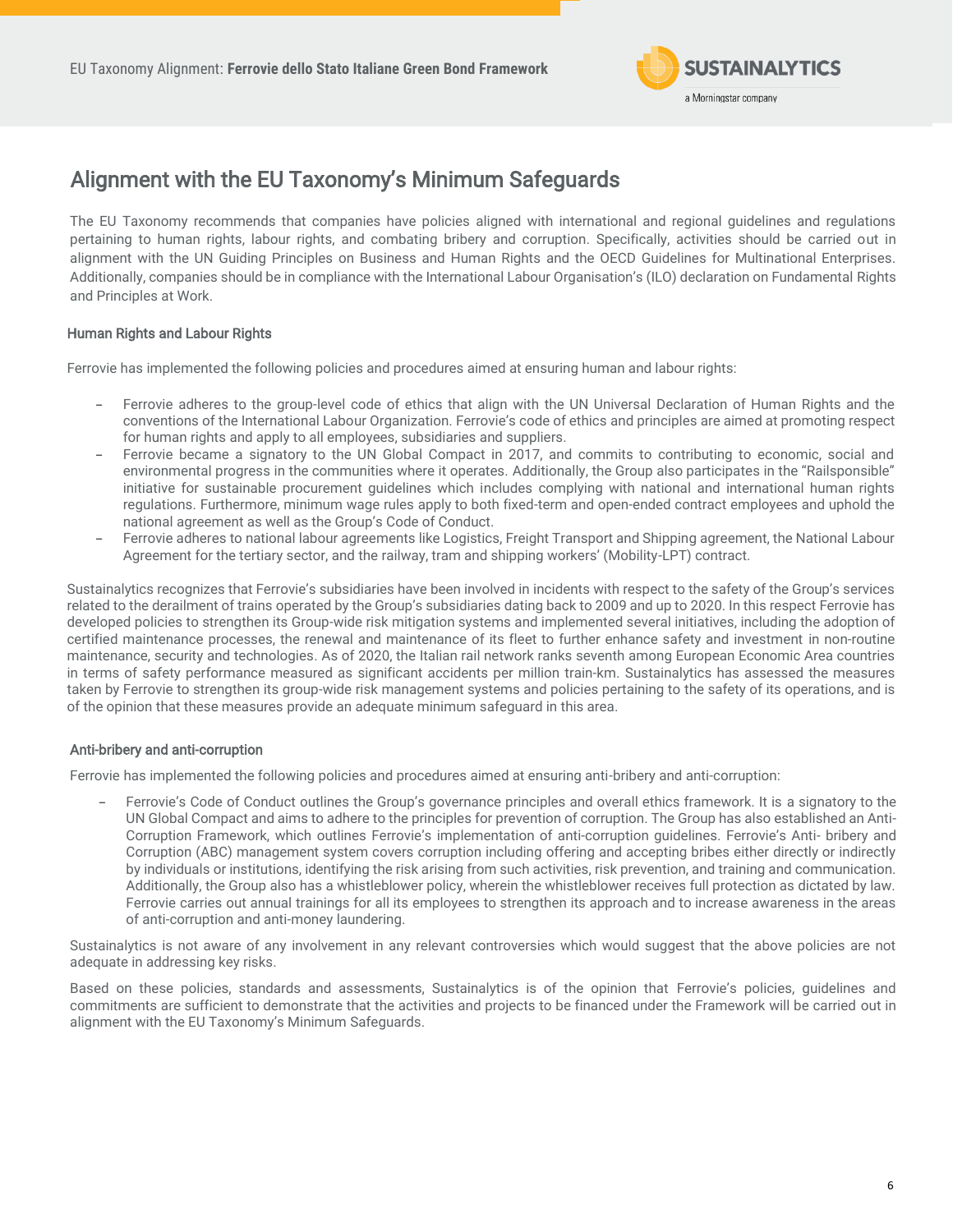

## **Conclusion**

Sustainalytics has assessed the Ferrovie dello Stato Italiane Green Bond Framework for alignment with the EU Taxonomy. Sustainalytics is of the opinion that the criteria of the Framework's clean transportation category map to two EU activities and are aligned with the applicable Technical Screening Criteria ("TSC") in the EU Taxonomy. All activities are assessed as aligned with the applicable Do No Significant Harm Criteria. Sustainalytics is also of the opinion that the activities and projects to be financed under the Framework will be carried out in alignment with the EU Taxonomy's Minimum Safeguards.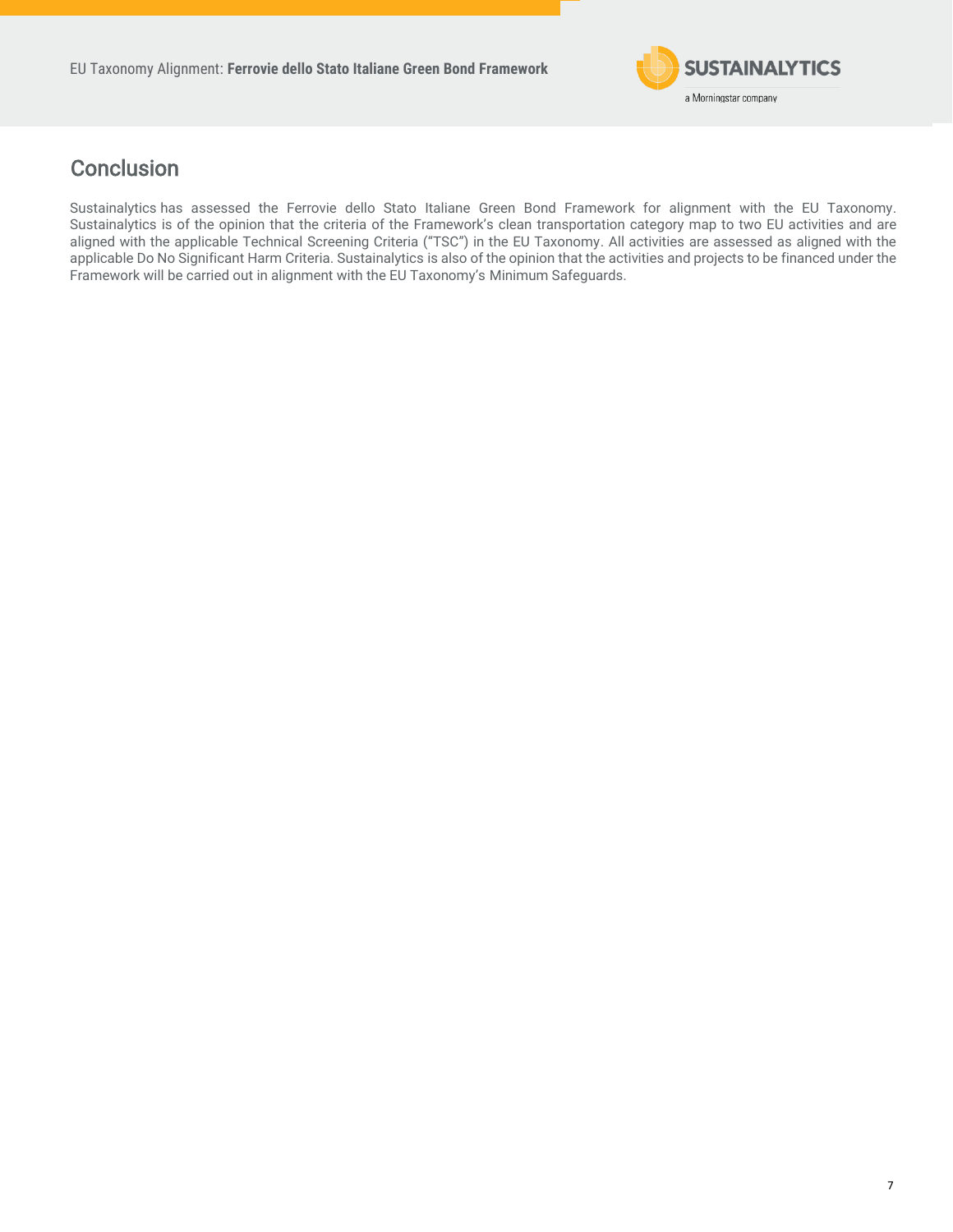

## <span id="page-7-0"></span>**Appendices**

### <span id="page-7-1"></span>Appendix 1: Approach to Assessing Alignment with the EU Taxonomy

### Approach to Alignment Assessment

Sustainalytics has assessed each of the eligible green use of proceeds criteria in the Framework against the criteria for the relevant NACE6 activity in the EU Taxonomy. This appendix describes Sustainalytics' process and presents the outcome of its assessment of alignment with the Taxonomy's applicable Technical Screening Criteria (TSC) and Do No Significant Harm (DNSH) criteria. Sustainalytics' assessment involves two steps:

1. Mapping Framework Criteria to Activities in the EU Taxonomy

The initial step in Sustainalytics' assessment process involves mapping each criterion in the Framework to a relevant and applicable NACE activity in the EU Taxonomy. Note that each Framework criterion may be relevant and applicable to more than one NACE activity and vice versa. Sustainalytics recognizes that some Framework criteria relate to projects that do not map well to a NACE activity. In such cases, Sustainalytics has mapped to the NACE activity that is most relevant with respect to the primary environmental objective and impacts.

In some cases, the Framework criteria cannot be mapped to an activity in the EU Taxonomy, as some activities are not yet covered by the Taxonomy, and some categories which are traditionally included in green bonds may not be associated with a specific economic activity. While recognizing that financing projects in these areas may still have environmental benefits, Sustainalytics has not assessed these criteria for alignment.

The outcome of Sustainalytics' mapping process for the Ferrovie dello Stato Italiane Green Bond Framework is shown in Table 1 below.

### 2. Determining Alignment with EU Taxonomy Criteria

The second step in Sustainalytics' process is to determine the alignment of each criterion with relevant criteria in the EU Taxonomy. Alignment with the TSC and DNSH criteria is usually based on the specific criteria contained in the issuer's Framework, and may in many cases (especially DNSH criteria) also be based on management systems and processes and/or regulatory compliance. To assess alignment with the EU Taxonomy's Minimum Safeguards Sustainalytics has conducted an assessment of policies, management systems and processes applicable to the use of proceeds, as well as examining the regulatory context in the geographical location in which the issuer will finance activities and projects. (This assessment is included in Section 2, above.)

In cases where the Framework criteria describe projects which are intended to advance EU environmental objectives other than Climate Mitigation or Climate Adaptation, the Taxonomy does not include relevant TSC. In these cases, Sustainalytics has assessed the activity for alignment with the DNSH criteria across all objectives.

Sustainalytics' detailed assessment of alignment is provided in Appendix 2.

### Table 2: Framework mapping table

| Framework<br>Category   | <b>Framework Criterion</b><br>(Eligible Use of<br>Proceeds) | <b>EU / NACE Activity</b>           | <b>NACE</b><br>Code     | <b>Primary EU</b><br>Environmental<br>Objective | <b>Refer to</b><br><b>Table</b> |
|-------------------------|-------------------------------------------------------------|-------------------------------------|-------------------------|-------------------------------------------------|---------------------------------|
| Clean<br>Transportation | <b>Energy Efficiency</b><br>Improvement                     | Passenger interurban rail transport | H49.10.<br>N77.39       | Mitigation                                      | Table 3                         |
| Clean<br>Transportation | Energy Efficiency<br>Improvement                            | Freight Rail transport              | H49.20<br>and<br>N77.39 | Mitigation                                      | Table 4                         |

<span id="page-7-2"></span><sup>6</sup> The EU Taxonomy is based on economic activities defined in NACE (Nomenclature des Activités Économiques dans la Communauté Européenne). The Taxonomy currently lists 70 economic activities which have been chosen due to their ability to substantially contribute to climate change mitigation or adaptation.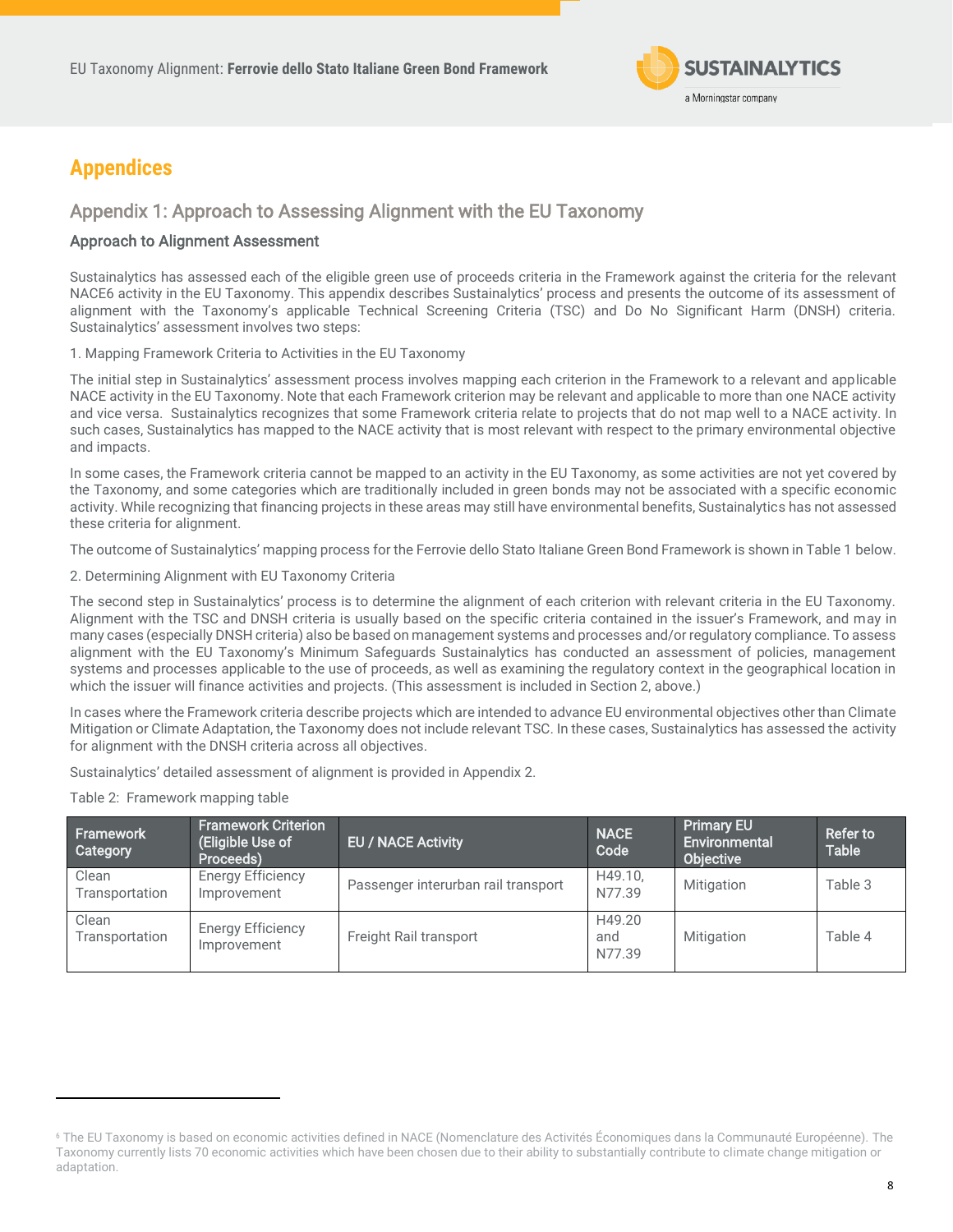

### Appendix 2: Comprehensive EU Taxonomy Alignment Assessment

The tables below provide a detailed assessment of the alignment of Ferrovie's Framework criteria with the EU Taxonomy's TSC and DNSH criteria for the relevant NACE activity.

Table 3

| <b>Framework Activity</b><br>assessed  |                       | <b>Clean Transportation</b>                                                                                                                                                                                                                                                                                                                                                                     |                                                                                                                                                                                                                                                                                                                                                                                                                                                                                                                                                                                                                                       |         |
|----------------------------------------|-----------------------|-------------------------------------------------------------------------------------------------------------------------------------------------------------------------------------------------------------------------------------------------------------------------------------------------------------------------------------------------------------------------------------------------|---------------------------------------------------------------------------------------------------------------------------------------------------------------------------------------------------------------------------------------------------------------------------------------------------------------------------------------------------------------------------------------------------------------------------------------------------------------------------------------------------------------------------------------------------------------------------------------------------------------------------------------|---------|
| <b>EU Activity</b>                     |                       | Passenger interurban rail transport                                                                                                                                                                                                                                                                                                                                                             |                                                                                                                                                                                                                                                                                                                                                                                                                                                                                                                                                                                                                                       |         |
| H49.10, N77.39<br><b>NACE Code</b>     |                       |                                                                                                                                                                                                                                                                                                                                                                                                 |                                                                                                                                                                                                                                                                                                                                                                                                                                                                                                                                                                                                                                       |         |
|                                        |                       | <b>EU Technical Screening Criteria</b>                                                                                                                                                                                                                                                                                                                                                          | Alignment with Technical Screening Criteria                                                                                                                                                                                                                                                                                                                                                                                                                                                                                                                                                                                           |         |
| Mitigation                             | criteria:<br>а.<br>b. | The activity complies with one of the following<br>the trains and passenger coaches have<br>zero direct (tailpipe) CO <sub>2</sub> emissions.<br>the trains and passenger coaches have<br>zero direct (tailpipe) CO <sub>2</sub> emission when<br>operated on a track with necessary<br>infrastructure and use a conventional<br>engine where such infrastructure is not<br>available (bimode). | As part of the Clean Transportation category of<br>the Framework, Ferrovie intends to finance only<br>Electric Multiple Unit trains and electric High<br>speed Trains, which fulfill the TSC for this EU<br>Activity.                                                                                                                                                                                                                                                                                                                                                                                                                 | Aligned |
| <b>DNSH Criteria</b>                   |                       |                                                                                                                                                                                                                                                                                                                                                                                                 | <b>Alignment with DNSH Criteria</b>                                                                                                                                                                                                                                                                                                                                                                                                                                                                                                                                                                                                   |         |
| Climate<br>Change<br>Adaptation        |                       | Refer to the assessment set out in Appendix 3, table 5                                                                                                                                                                                                                                                                                                                                          |                                                                                                                                                                                                                                                                                                                                                                                                                                                                                                                                                                                                                                       | Aligned |
| Transition to<br>a circular<br>economy |                       | Measures are in place to manage waste in<br>accordance with the waste hierarchy, in<br>particular during maintenance.                                                                                                                                                                                                                                                                           | The Group's main subsidiaries are certified<br>under ISO 14001:2015 Environment<br>Management System (EMS). The guidelines of<br>EMS are applied to all operations including,<br>procurement of goods and services, waste<br>management, water management, preparation<br>of train and crew, and shunting and<br>maintenance of trains, wagons and<br>locomotives.<br>Ferrovie has communicated that the Group's<br>waste management policy is included in the<br>EMS and the generated waste is managed in<br>accordance with the waste management<br>hierarchy while ensuring compliance with<br>national and European regulations. | Aligned |
| Pollution<br>Prevention<br>and Control |                       | Engines for the propulsion of railway locomotives<br>(RLL) and engines for the propulsion of railcars<br>(RLR) comply with emission limits set out in                                                                                                                                                                                                                                           | Ferrovie has confirmed that all locomotives are<br>electric and do not have any direct emissions<br>related to combustion.                                                                                                                                                                                                                                                                                                                                                                                                                                                                                                            | Aligned |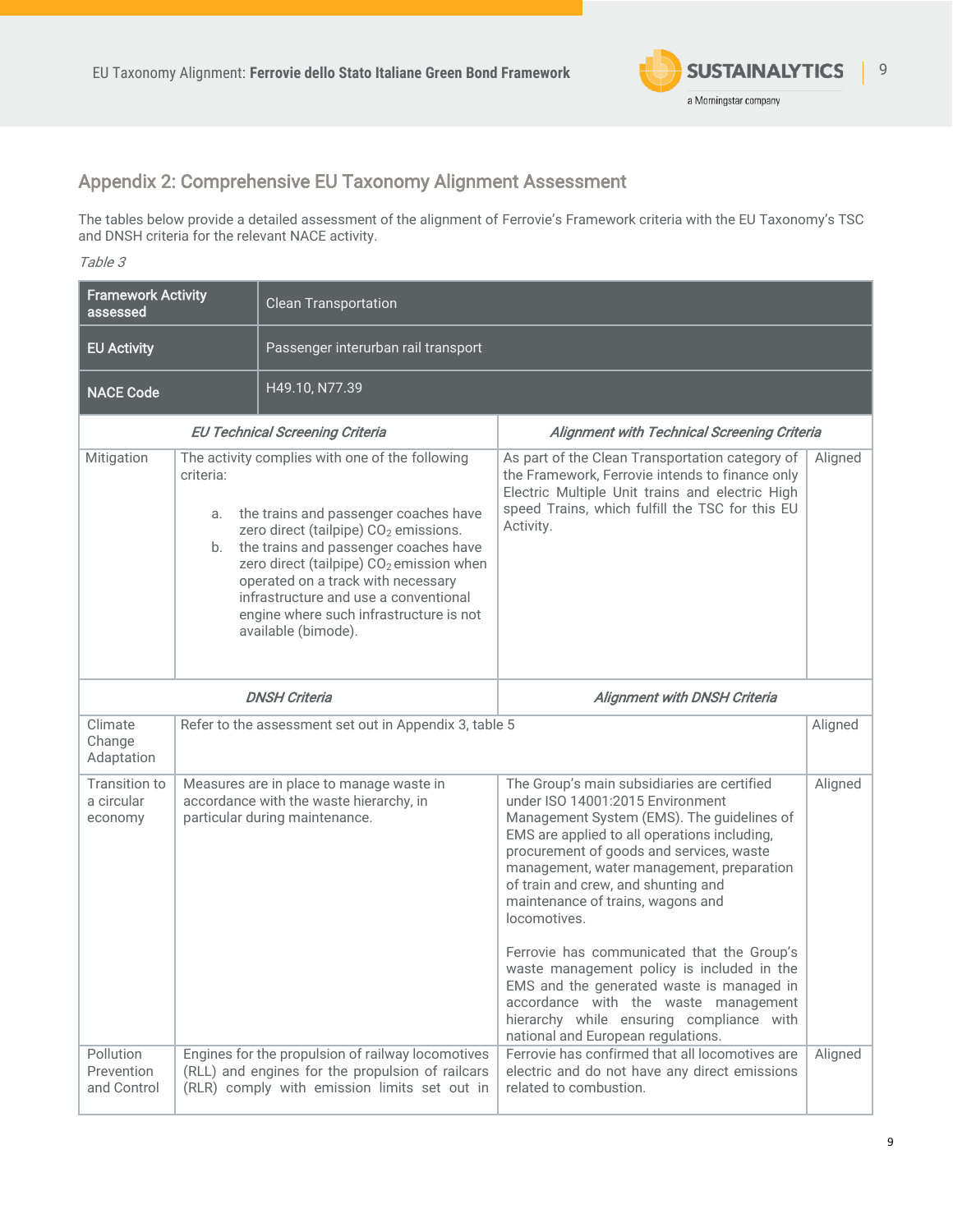

| Annex II to Regulation (EU) 2016/1628 of the<br>European Parliament and of the Council. <sup>7</sup> |  |  |  |
|------------------------------------------------------------------------------------------------------|--|--|--|
|------------------------------------------------------------------------------------------------------|--|--|--|

### Table 4

| <b>Framework Activity</b><br>assessed                                                                                                                                                                                                                                                                                                                                                                                                                                     |  | <b>Clean Transportation</b>                                                                                           |                                                                                                                                                                                                                                                                                                                                                                                                                                                                                                    |         |  |
|---------------------------------------------------------------------------------------------------------------------------------------------------------------------------------------------------------------------------------------------------------------------------------------------------------------------------------------------------------------------------------------------------------------------------------------------------------------------------|--|-----------------------------------------------------------------------------------------------------------------------|----------------------------------------------------------------------------------------------------------------------------------------------------------------------------------------------------------------------------------------------------------------------------------------------------------------------------------------------------------------------------------------------------------------------------------------------------------------------------------------------------|---------|--|
| <b>EU Activity</b>                                                                                                                                                                                                                                                                                                                                                                                                                                                        |  | Freight Rail transport                                                                                                |                                                                                                                                                                                                                                                                                                                                                                                                                                                                                                    |         |  |
| <b>NACE Code</b>                                                                                                                                                                                                                                                                                                                                                                                                                                                          |  | H49.20 and N77.39                                                                                                     |                                                                                                                                                                                                                                                                                                                                                                                                                                                                                                    |         |  |
|                                                                                                                                                                                                                                                                                                                                                                                                                                                                           |  | <b>EU Technical Screening Criteria</b>                                                                                | <b>Alignment with Technical Screening Criteria</b>                                                                                                                                                                                                                                                                                                                                                                                                                                                 |         |  |
| Mitigation<br>1. The activity complies with one or both of the<br>following criteria:<br>a. the trains and wagons have zero direct<br>tailpipe CO <sub>2</sub> emission;<br>the trains and wagons have zero direct<br>b.<br>tailpipe CO <sub>2</sub> emission when operated on<br>a track with necessary infrastructure,<br>and use a conventional engine where<br>such infrastructure is not available<br>(bimode).<br>2. The trains and wagons are not dedicated to the |  | transport of fossil fuels.                                                                                            | As part of the Clean Transportation category of<br>the Framework, Ferrovie intends to finance<br>electric traction locomotives and wagons for,<br>which fulfill this criteria.<br>Additionally, Ferrovie has confirmed that trains,<br>wagons and locomotives will not be used for the<br>transport of fossil fuels.                                                                                                                                                                               | Aligned |  |
|                                                                                                                                                                                                                                                                                                                                                                                                                                                                           |  | <b>DNSH Criteria</b>                                                                                                  | <b>Alignment with DNSH Criteria</b>                                                                                                                                                                                                                                                                                                                                                                                                                                                                |         |  |
| Climate<br>Change<br>Adaptation                                                                                                                                                                                                                                                                                                                                                                                                                                           |  | Refer to the assessment set out in Appendix 3, Table 5                                                                |                                                                                                                                                                                                                                                                                                                                                                                                                                                                                                    | Aligned |  |
| <b>Transition to</b><br>a Circular<br>Economy                                                                                                                                                                                                                                                                                                                                                                                                                             |  | Measures are in place to manage waste in<br>accordance with the waste hierarchy, in<br>particular during maintenance. | The Group's main subsidiaries are ISO<br>14001:2015 Environment Management System<br>(EMS) certified. The guidelines of EMS are<br>applied to all operations including, procurement<br>of goods and services, waste management,<br>water management, preparation of train and<br>crew, and shunting and maintenance of trains,<br>wagons and locomotives.<br>Ferrovie has communicated that the Group's<br>waste management policy is included in the<br>EMS and the generated waste is managed in | Aligned |  |

<sup>7</sup> Regulation (EU) 2016/1628 of the European Parliament and of the Council of 14 September 2016 on requirements relating to gaseous and particulate pollutant emission limits and type-approval for internal combustion engines for non-road mobile machinery, amending Regulations (EU) No 1024/2012 and (EU) No 167/2013, and amending and repealing Directive 97/68/EC (OJ L 252, 16.9.2016, p. 53).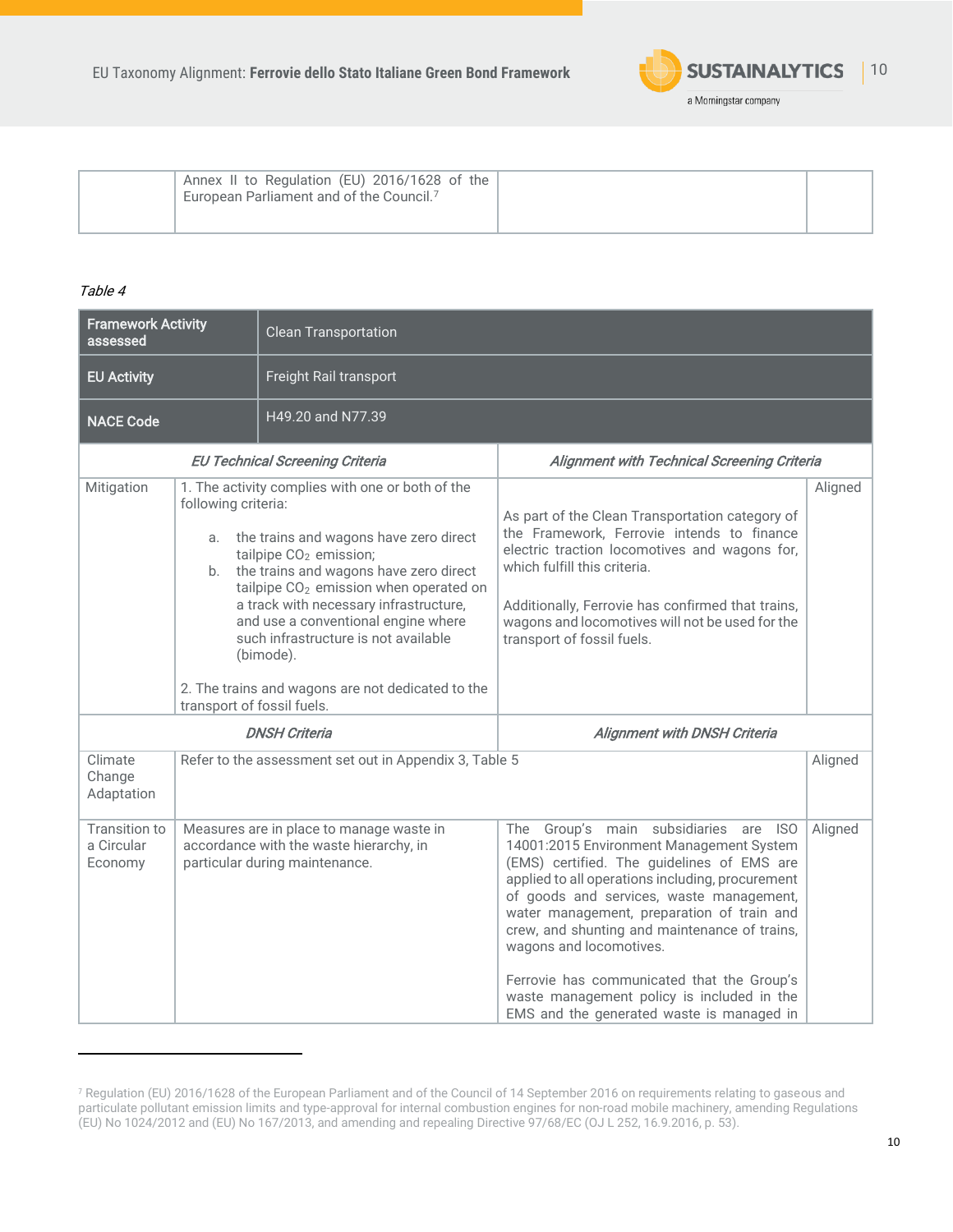

|                                               |                                                                                                                                                                                                                                                               | accordance with the waste management<br>hierarchy while ensuring compliance with<br>national and European regulations.     |  |
|-----------------------------------------------|---------------------------------------------------------------------------------------------------------------------------------------------------------------------------------------------------------------------------------------------------------------|----------------------------------------------------------------------------------------------------------------------------|--|
| <b>Pollution</b><br>Prevention<br>and Control | Engines for the propulsion of railway<br>locomotives (RLL) and engines for the propulsion<br>of railcars (RLR) comply with emission limits set<br>out in Annex II to Regulation (EU) 2016/1628 of<br>the European Parliament and of the Council. <sup>8</sup> | Ferrovie has confirmed that all locomotives are<br>electric and do not have any direct emissions<br>related to combustion. |  |

## <span id="page-10-0"></span>Appendix 3: Criteria for Do No Significant Harm ("DNSH") to Climate Change Adaptation and Protection and Restoration of Biodiversity and Ecosystems

### Table 5

|                                                                                                                                                                                                                                                                                                                                                                                                                                                                                                                                                                                                                                                                                                                                                                                                                                          | Criteria for DNSH to Climate Change Adaptation                                                                                                                                                                                                                                                                                                                                                                                                                                                                                                                                                                                                                                                                                                                                                                                                              |         |
|------------------------------------------------------------------------------------------------------------------------------------------------------------------------------------------------------------------------------------------------------------------------------------------------------------------------------------------------------------------------------------------------------------------------------------------------------------------------------------------------------------------------------------------------------------------------------------------------------------------------------------------------------------------------------------------------------------------------------------------------------------------------------------------------------------------------------------------|-------------------------------------------------------------------------------------------------------------------------------------------------------------------------------------------------------------------------------------------------------------------------------------------------------------------------------------------------------------------------------------------------------------------------------------------------------------------------------------------------------------------------------------------------------------------------------------------------------------------------------------------------------------------------------------------------------------------------------------------------------------------------------------------------------------------------------------------------------------|---------|
| <b>DNSH Criteria</b>                                                                                                                                                                                                                                                                                                                                                                                                                                                                                                                                                                                                                                                                                                                                                                                                                     | <b>Alignment with DNSH Criteria</b>                                                                                                                                                                                                                                                                                                                                                                                                                                                                                                                                                                                                                                                                                                                                                                                                                         |         |
| The physical climate risks that are material to the activities<br>mentioned above have been identified by the Issuer by<br>performing a robust climate risk and vulnerability<br>assessment. <sup>9</sup> The assessment must be proportionate to the<br>scale of the activity and its expected lifespan, such that:<br>for investments into activities with an expected<br>lifespan of less than 10 years, the assessment is<br>performed, at least by using downscaling of<br>climate projections.<br>for all other activities, the assessment is performed<br>$\bullet$<br>using high resolution, state-of-the-art climate<br>projections across a range of future scenarios<br>consistent with the expected lifetime of the activity,<br>including, at least, 10 to 30 years climate<br>projections scenarios for major investments. | Ferrovie has a risk management approach in place that<br>includes climate risk. The Group has two main<br>approaches to climate change adaptation: mitigation<br>and adaptation. These dimensions are in line with the<br>recommendations of the Task Force on Climate<br>Related Financial Disclosures (TCFD) and aim to<br>identify possible outcomes of climate-related risk and<br>opportunity factors, at the Group and portfolio level.<br>The Group set up a Project Team in 2020 tasked with<br>developing an infrastructure adaptation plan, building<br>resilience, and maintaining profits in the face of<br>climate-related events. The Project Team carried out<br>the first pilot project for vulnerability assessment, and<br>physical risk modelling to identify the areas with the<br>greatest exposure to climatic events. The assessment | Aligned |
| The issuer has developed a plan to implement adaptation<br>solutions to reduce material physical climate risks to the                                                                                                                                                                                                                                                                                                                                                                                                                                                                                                                                                                                                                                                                                                                    | used the Representative Concentration Path (RCP)<br>which is a greenhouse gas (GHG) concentration                                                                                                                                                                                                                                                                                                                                                                                                                                                                                                                                                                                                                                                                                                                                                           |         |
| selected activities under this framework.<br>For new activities the Issuer ensures that<br>$\bullet$                                                                                                                                                                                                                                                                                                                                                                                                                                                                                                                                                                                                                                                                                                                                     | trajectory adopted by the Intergovernmental Panel on<br>Climate Change (IPCC) and describes the different                                                                                                                                                                                                                                                                                                                                                                                                                                                                                                                                                                                                                                                                                                                                                   |         |
| adaptation solutions do not adversely affect the                                                                                                                                                                                                                                                                                                                                                                                                                                                                                                                                                                                                                                                                                                                                                                                         | climatic futures possible depending on the volume of<br>GHG in the atmosphere across varied timelines.                                                                                                                                                                                                                                                                                                                                                                                                                                                                                                                                                                                                                                                                                                                                                      |         |
| adaptation efforts or the level of resilience to<br>physical climate risks of other people, of nature, of<br>assets and of other economic activities and are                                                                                                                                                                                                                                                                                                                                                                                                                                                                                                                                                                                                                                                                             | Ferrovie assessed the adaptation measures for the risk<br>arising under each scenario of the analysis.                                                                                                                                                                                                                                                                                                                                                                                                                                                                                                                                                                                                                                                                                                                                                      |         |

<sup>8</sup> Regulation (EU) 2016/1628 of the European Parliament and of the Council of 14 September 2016 on requirements relating to gaseous and particulate pollutant emission limits and type-approval for internal combustion engines for non-road mobile machinery, amending Regulations (EU) No 1024/2012 and (EU) No 167/2013, and amending and repealing Directive 97/68/EC (OJ L 252, 16.9.2016, p. 53).

<sup>&</sup>lt;sup>9</sup> The EU Delegated Act identifies several climate related risks and classifies them into chronic or acute risks, Chronic risks include -changing temperature (air, freshwater, marine water), changing wind patterns, changing precipitation patterns and types, coastal erosion, heat stress, ocean acidification, sea-level rise, and solifluction. Acute risks pertain to – heat/ cold wave, wildfire, cyclone, hurricane, tornado, storm, drought, landslide, flood, and glacial lake outburst. For a complete list of climate related risk please refer to Section 2 of Appendix E of EU's draft delegated regulation (Annex 1), at: [https://ec.europa.eu/info/law/better-regulation/have-your-say/initiatives/12302-Climate-change-mitigation](https://ec.europa.eu/info/law/better-regulation/have-your-say/initiatives/12302-Climate-change-mitigation-and-adaptation-taxonomy#ISC_WORKFLOW)[and-adaptation-taxonomy#ISC\\_WORKFLOW](https://ec.europa.eu/info/law/better-regulation/have-your-say/initiatives/12302-Climate-change-mitigation-and-adaptation-taxonomy#ISC_WORKFLOW)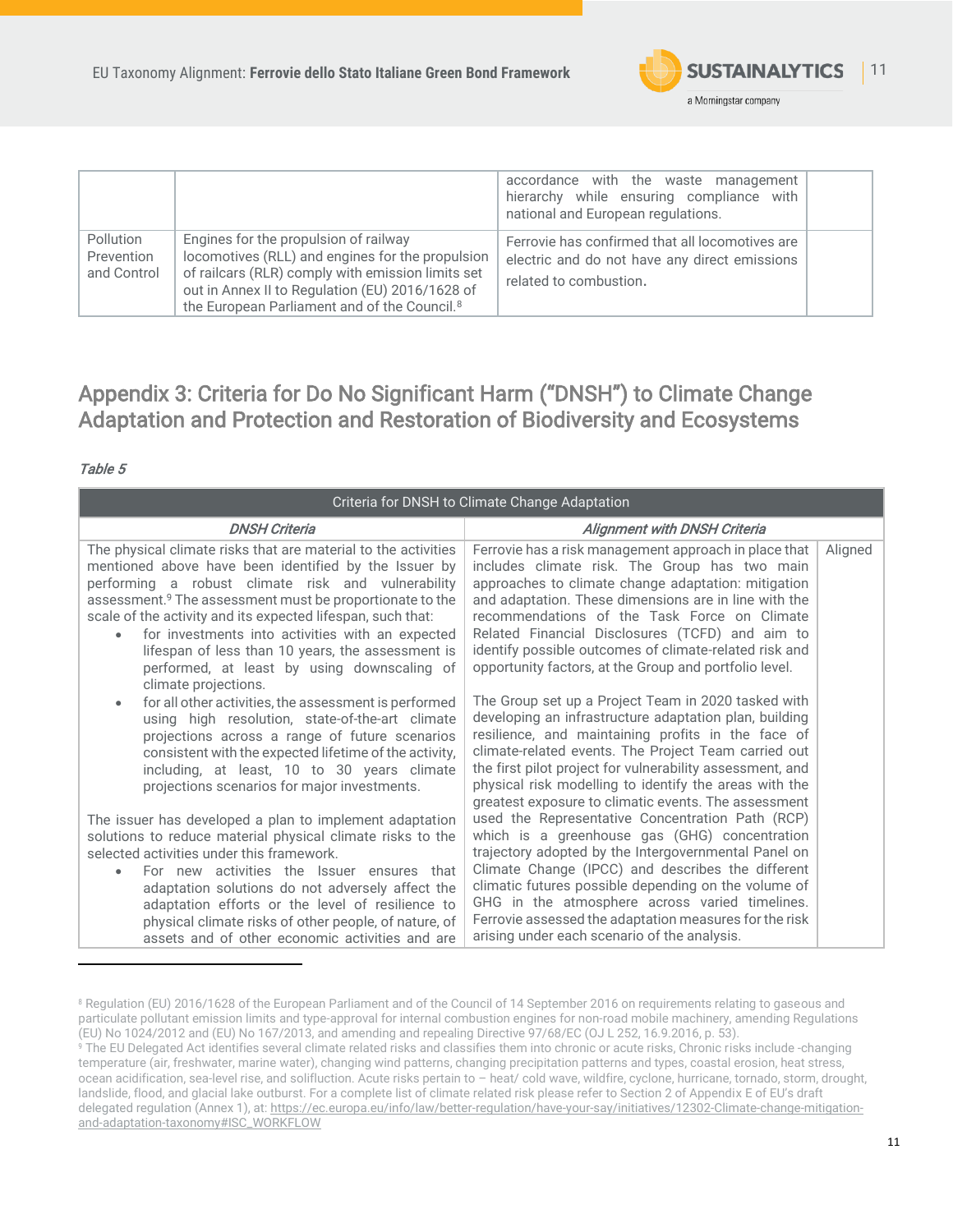

| consistent with local, sectoral, regional or national<br>adaptation efforts.<br>For activities that involve upgrading or altering<br>existing assets or processes, the Issuer must<br>implement adaptation solutions identified within<br>five years from the start of the activity. In addition,<br>selected adaptation solutions must not adversely<br>affect the adaptation efforts or the level of<br>resilience to physical climate risks of other people,<br>of nature, of assets and of other economic<br>activities and are consistent with local, sectoral,<br>regional or national adaptation efforts. | For new projects developed by the Group, Life Cycle<br>Assessment (LCA) is incorporated in all phases with<br>special importance to water consumption, waste<br>management and prevention of soil and air pollution.<br>These assessments aim to improve overall<br>environmental performance of the Group. Ferrovie and<br>its main subsidiaries are ISO 14001: 2015 certified, and<br>all operations including procurement are carried out<br>based on the guidelines of the Environment<br>Management System (EMS) standards. Additionally,<br>Ferrovie has also confirmed that it aims to comply with<br>adaption laws, directives and policies at the sector,<br>national and international level. |  |
|------------------------------------------------------------------------------------------------------------------------------------------------------------------------------------------------------------------------------------------------------------------------------------------------------------------------------------------------------------------------------------------------------------------------------------------------------------------------------------------------------------------------------------------------------------------------------------------------------------------|---------------------------------------------------------------------------------------------------------------------------------------------------------------------------------------------------------------------------------------------------------------------------------------------------------------------------------------------------------------------------------------------------------------------------------------------------------------------------------------------------------------------------------------------------------------------------------------------------------------------------------------------------------------------------------------------------------|--|
|                                                                                                                                                                                                                                                                                                                                                                                                                                                                                                                                                                                                                  |                                                                                                                                                                                                                                                                                                                                                                                                                                                                                                                                                                                                                                                                                                         |  |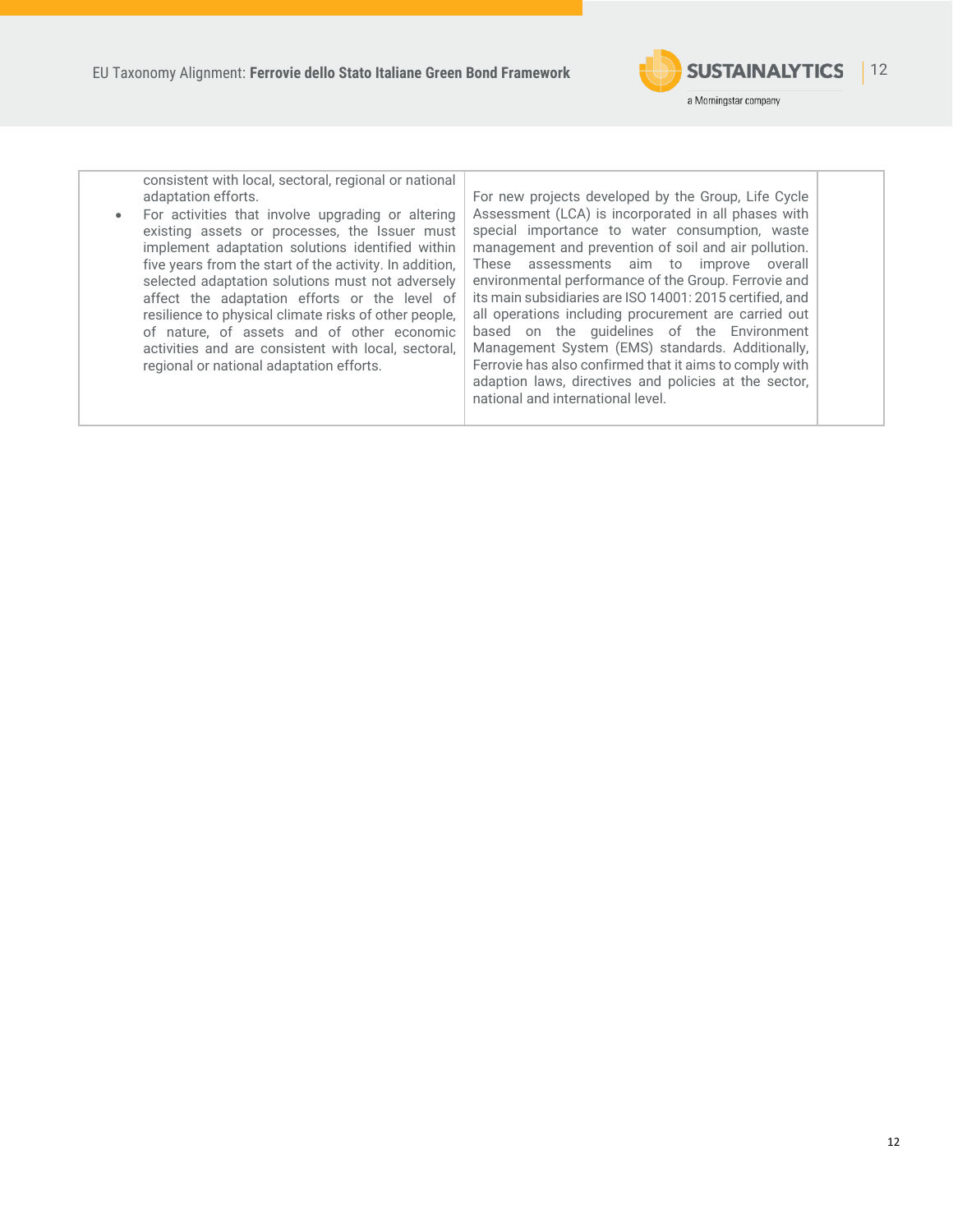

### **Disclaimer**

#### **Copyright ©2021 Sustainalytics. All rights reserved.**

The information, methodologies and opinions contained or reflected herein are proprietary of Sustainalytics and/or its third party suppliers (Third Party Data), and may be made available to third parties only in the form and format disclosed by Sustainalytics, or provided that appropriate citation and acknowledgement is ensured. They are provided for informational purposes only and (1) do not constitute an endorsement of any product or project; (2) do not constitute investment advice, financial advice or a prospectus; (3) cannot be interpreted as an offer or indication to buy or sell securities, to select a project or make any kind of business transactions; (4) do not represent an assessment of the issuer's economic performance, financial obligations nor of its creditworthiness; and/or (5) have not and cannot be incorporated into any offering disclosure.

These are based on information made available by the issuer and therefore are not warranted as to their merchantability, completeness, accuracy, up-to-dateness or fitness for a particular purpose. The information and data are provided "as is" and reflect Sustainalytics` opinion at the date of their elaboration and publication. Sustainalytics accepts no liability for damage arising from the use of the information, data or opinions contained herein, in any manner whatsoever, except where explicitly required by law. Any reference to third party names or Third Party Data is for appropriate acknowledgement of their ownership and does not constitute a sponsorship or endorsement by such owner. A list of our third-party data providers and their respective terms of use is available on our website. For more information, visi[t http://www.sustainalytics.com/legal-disclaimers.](http://www.sustainalytics.com/legal-disclaimers)

The issuer is fully responsible for certifying and ensuring the compliance with its commitments, for their implementation and monitoring.

In case of discrepancies between the English language and translated versions, the English language version shall prevail.